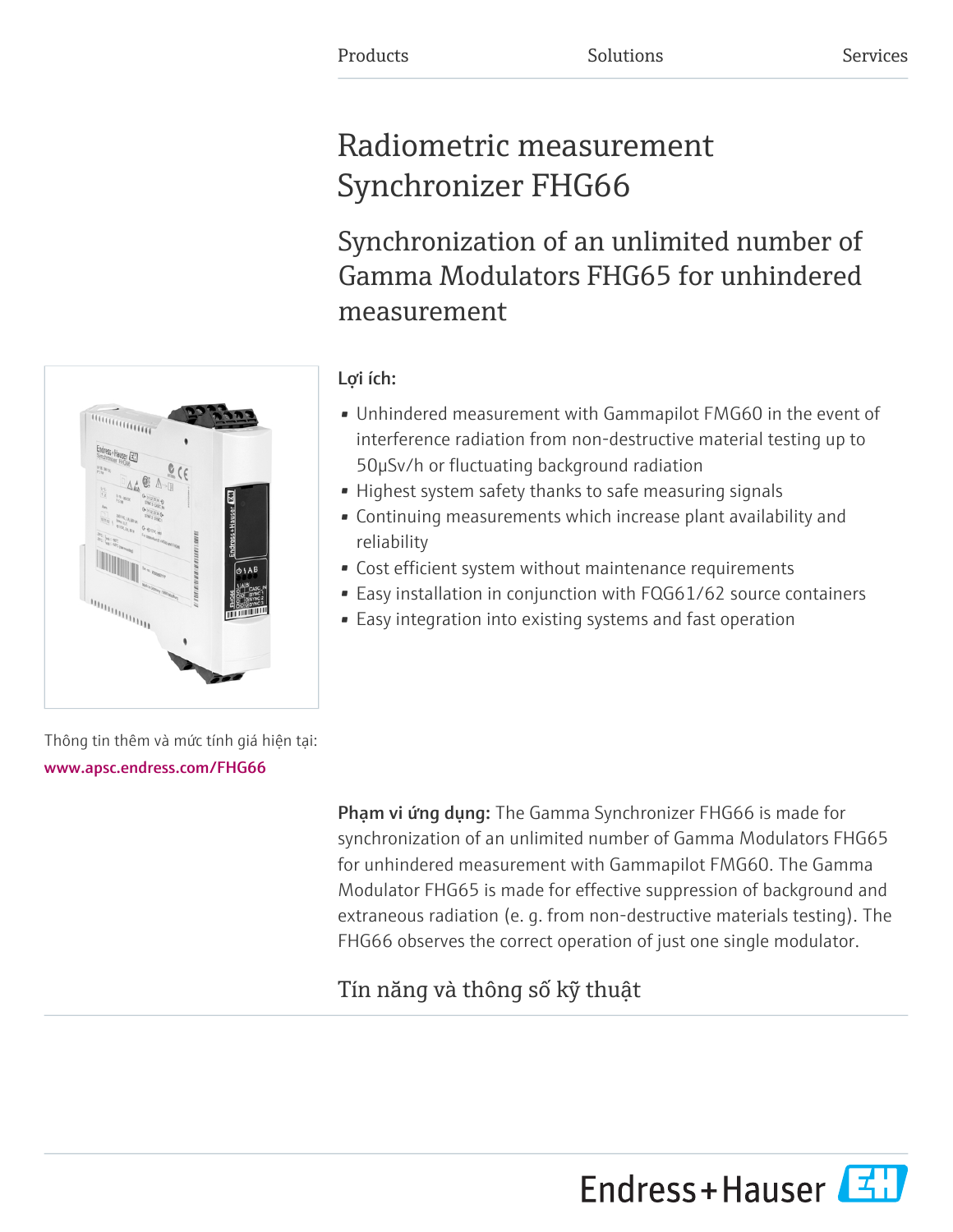Point Level / Solids Measuring principle

Radiometric Limit

**Communication** Relay: 1x SPDT

Continuous / Solids Measuring principle

Radiometric

Characteristic / Application Synchronization of an unlimited number of Gamma Modulators FHG65

## Specialities

If multiple Gamma Modulators FHG65 are used

Supply / Communication

DC: 18...36 V

#### Ambient temperature

Mounted individually: -20°C ...60°C  $(-4^{\circ}F ... 142^{\circ}F)$ Mounted in a row without lateral spacing: -20°C... 50°C ( -4°F ...122°F) Installed in protective housing: -20°C ... 40°C  $(-4^{\circ}F ... 104^{\circ}F)$ 

#### Communication

Relay: 1x SPDT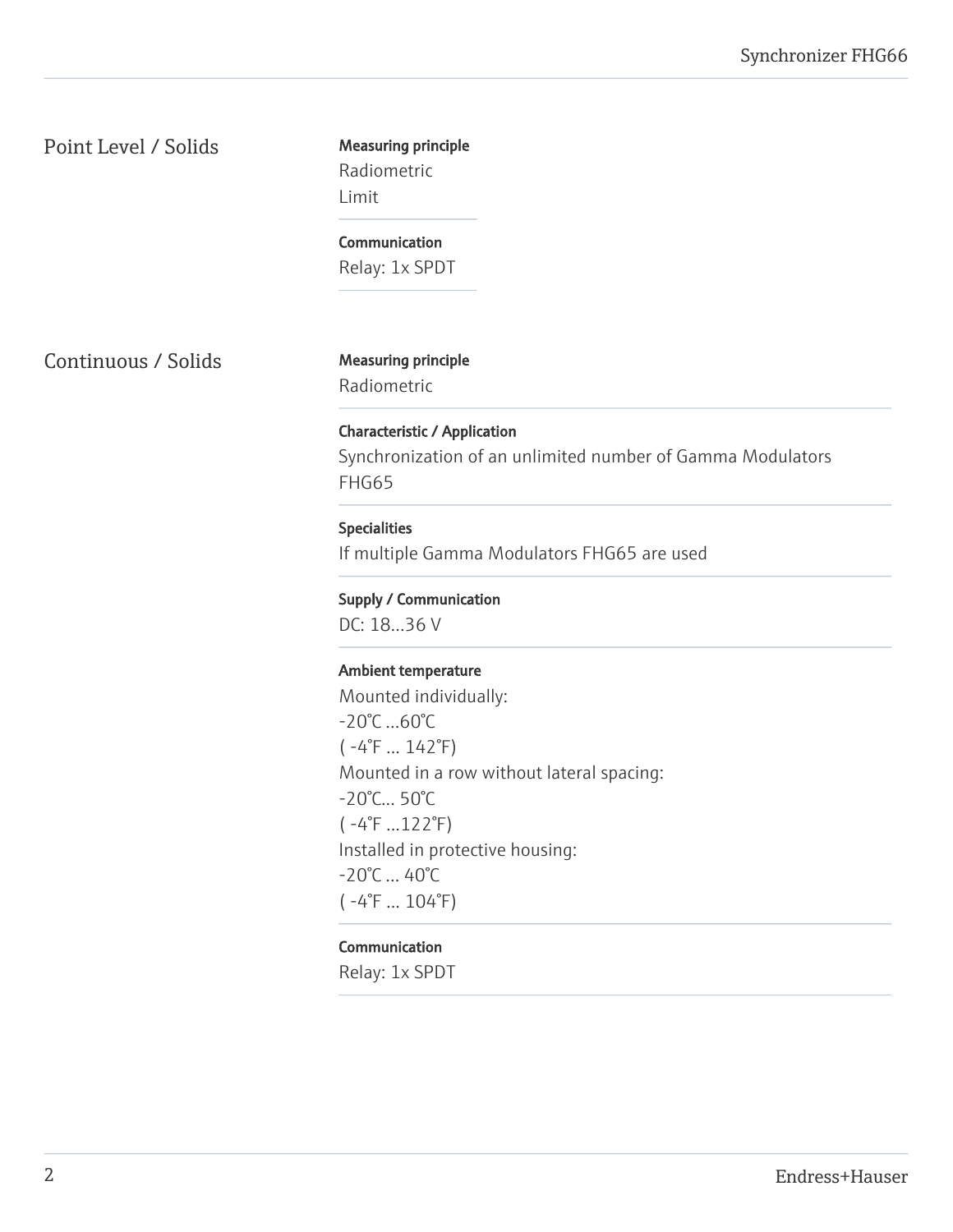# Continuous / Liquids Measuring principle

Radiometric

### Characteristic / Application

Synchronization of an unlimited number of Gamma Modulators FHG65

# Specialities

If multiple Gamma Modulators FHG65 are used

### Supply / Communication

DC: 18...36 V

#### Ambient temperature

Mounted individually: -20°C ...60°C  $(-4^{\circ}F ... 142^{\circ}F)$ Mounted in a row without lateral spacing: -20°C... 50°C ( -4°F ...122°F) Installed in protective housing: -20°C ... 40°C ( -4°F ... 104°F)

#### Communication

Relay: 1x SPDT

Point Level / Liquids Measuring principle

# Radiometric Limit

# Communication Relay: 1x SPDT